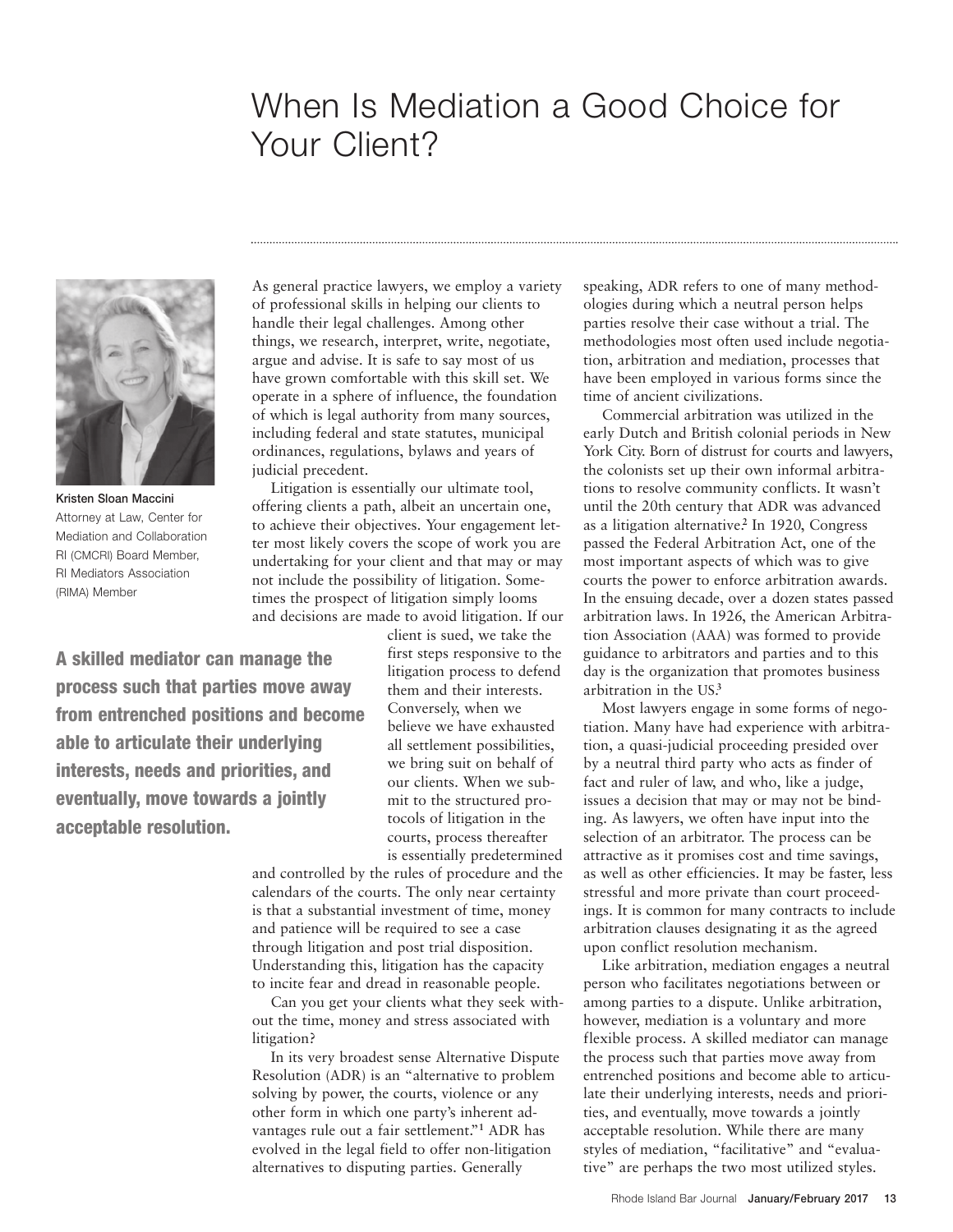Generally speaking, facilitative mediators do not offer advice, recommendations or opinions to the parties. Evaluative mediators on the other hand, may intervene, point out strengths and weaknesses of the parties' arguments, make recommendations and provide opinions on what might happen should the dispute go back to court. Unlike an arbitrator, a mediator may never reach the substantive merits of the case. S/he guides the process however enabling parties themselves (either with or without counsel) to craft their own resolutions. Mediation can be very hard work for the parties and mediator but it has the capacity to achieve disputing parties' goals with a comparatively small investment of time and money. Some lawyers believe mediation is the same thing as case settlement. This is not true, although case settlement often results from successful mediation.

Like arbitration, the origins of mediation in this country may be found in the history of labor law. In the late 1890s, mediation was instituted for collective bargaining disputes "as a tool to avoid unrest, strikes and the resultant economic disruption."**<sup>4</sup>** In 1913, the US Department of Labor appointed a panel called the "Commissioners of Conciliation" to deal with labor management issues. These commissioners became the US Conciliation Service in 1917 when Congress appropriated funds for it under the Department of Labor. In 1926, the Railway Labor Act (RLA) rejected arbitration in favor of mediation for resolution of collective bargaining disputes. In 1934, Congress created the National Mediation Board to administer the RLA and two years later extended the RLA to cover the airline industry. In 1947, that entity became the Federal Mediation and Conciliation Services (FMCS), operative today, to facilitate employment negotiations. **5**

Mediation can be started at any stage of a case, whether before or during trial or throughout the appellate process. In all states, parties can seek mediation and choose any mediator before a case is filed in court. **<sup>6</sup>** For example, in California state courts, mediation is encouraged at the outset of a case by a procedural requirement found in a court rule requiring plaintiffs to serve a copy of its court ADR package upon each defendant, along with the complaint. **<sup>7</sup>** Local civil rule 4 requires parties to utilize some form of ADR prior to trial in all non-criminal and non-juvenile cases. **<sup>8</sup>** In most states, parties retain



# *Workers ' Compensation Injured at Work?*

Accepting referrals for workers' compensation matters.

**Call Stephen J. Dennis Today! 1-888-634-1543 or 1-401-453-1355**

### **BALSOFIORE & COMPANY, LTD.**

#### **FINANCIAL INVESTIGATIONS**

**FORENSIC ACCOUNTING LITIGATION SUPPORT FINANCIAL PROFILES OF INDIVIDUALS AND BUSINESSES LOCATE PEOPLE - ASSET SEARCHES** 

**Brian C. Balsofiore, CFE Certified Fraud Examiner RI Licensed Private Detective** 

bbalsofiore@att.net (401) 334-3320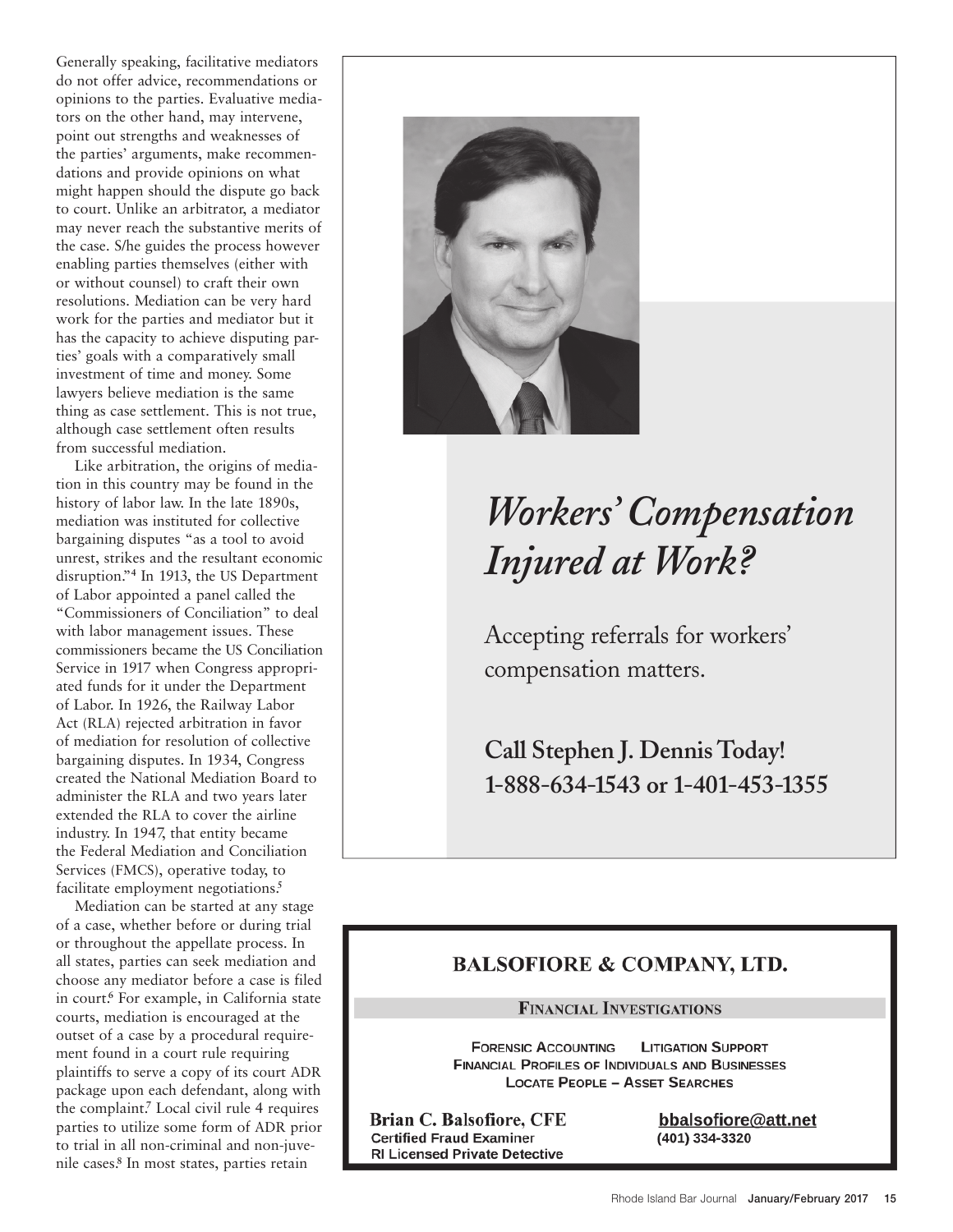# RICHARD S. HUMPHREY LAW OFFICES

Richard S. Humphrey Christina Dzierzek Allyson M. Quay

**DUI / Refusal Admiralty DUI / Serious Bodily Injury Personal Injury DUI / Death Resulting Construction Social Host Liability Municipal**

**401-624-6152 www.richardhumphreylaw.com**



## **Immigration Lawyer Joan Mathieu**

*Call me if your legal advice may affect your clients' immigration status. Protect yourself and your client*

### **401-421-0911**

#### **We practice only US Immigration Law with 15 years experience in**

- IRCA. 1-9, no-match advice for US employers
- Foreign Investor, business and family visas
- Minimizing adverse immigration consequences of crimes
- Deportation/removal
- All areas of immigration law referrals welcome
- Visas for health care professionals • Visas for artists and entertainers

*Member and past CFL chapter president of the American Immigration Lawyers Association. BU Law and MPA Harvard Graduate. Full resume on my web site www.immigrators.com*

**Law offices of Joan Mathieu, 248 Waterman Street, Providence, RI 02906**

the freedom to choose mediation any time after filing a complaint. **9**

If parties choose arbitration for the security of a proceeding that feels quasijudicial and retains an aura of fairness and impartiality, under what circumstances might parties choose mediation?

First, look at your client's situation through a conflict resolution lens that is broader than the courts. Rise above the details and foundations of established legal positions and attempt to discern what other issues and dynamics may be present in the dispute. While lawyers are not social scientists, we are all familiar with the strong opinions and feelings of our clients that often have no outlet in litigation. Evaluate these dynamics to help inform your own decision as to whether mediation may serve your client's interests. What is most important to your client? How can you help him/her achieve that?

The following questions may be helpful when considering mediation on behalf of your clients:

- 1. Are you willing to work from an exploration of ultimate interests rather than entrenched positions?
- 2. Are you confident of your client's ability to articulate those interests?
- 3. Can you establish a role for yourself that supports this process?
- 4. Are you willing to accept that there is no single truthful or right outcome? If you have considered these questions and respond mostly in the affirmative, you may wish to speak to a mediator about how he/she may be able to help you and your clients.

Although many states recommend qualifications for mediators, no state has requirements for the practice of mediation. In any state, a mediator can practice in private settings without being licensed, certified, or listed. **<sup>10</sup>** RI Gen. Laws § 9-19- 44, which governs mediator confidentiality, requires only that mediators have a minimum of 30 hours of mediation training. **<sup>11</sup>** Mediators need not be attorneys, although many are. Only in the District of Columbia is a mediator required to be an attorney to mediate civil court cases other than family disputes. **<sup>12</sup>** You can certainly find a mediator who has some knowledge and expertise in the substantive area of your client's dispute, although subject matter expertise is not a requirement for mediation to be a success. Mediation is being utilized in many forums in Rhode Island from the municipal through the Supreme Courts. Many,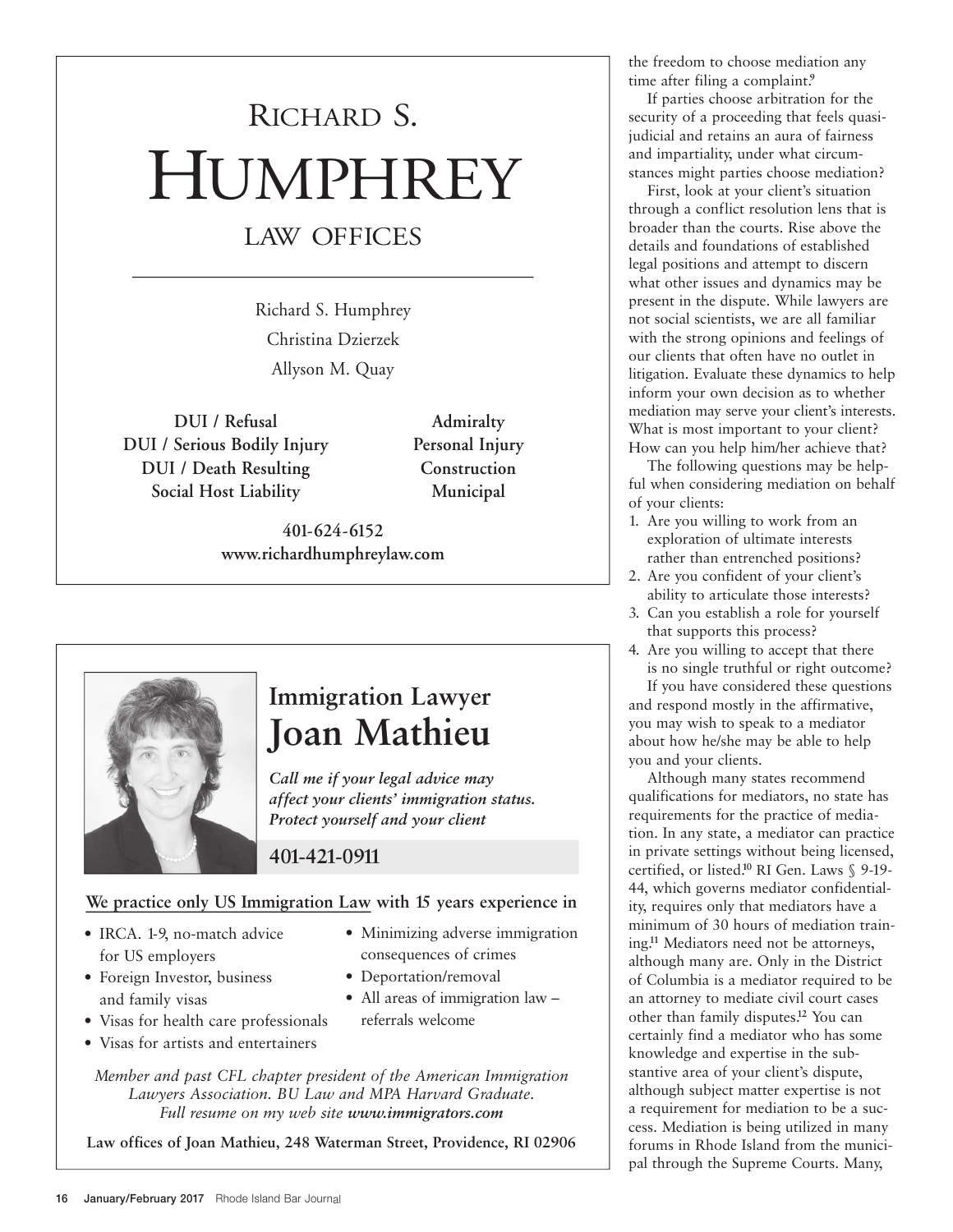though not all, of these practitioners are current and former trial lawyers and former judges. People with backgrounds in diverse fields, however, including psychology, finance, education and art are also doing excellent mediation work in RI. Locally, the Center for Mediation and Collaboration Rhode Island (cmcri.org) and the Rhode Island Mediators Association (rimediators.org) can help you to locate a capable mediator. Currently, the Rhode Island Bar Association does not have a section for practitioners of ADR, however the American Bar Association does offer a section membership for ADR practitioners. Membership includes many resources for mediators, including a list of members, a monthly magazine, seminars, and a useful library of webinars addressing issues of theory and practice. The Judicial Arbitration and Mediation Services (JAMS), founded in 1979, is a resource for all those seeking neutral ADR practitioners. It is the largest private provider of ADR services, including mediation and arbitration.

Despite its efficiencies, there are reasons mediation may not be chosen as a dispute resolution mechanism. Significantly, there is sometimes a financial disincentive for lawyers. Proceeding in mediation may deprive lawyers of fees they might otherwise be able to earn in the traditional litigation process. This conflict can be a significant impediment to the recommendation and selection of mediation as a litigation alternative.

A related problem for lawyers may be defining a role for yourself in mediation. Unlike judicial or even quasi-judicial proceedings, the mediation process does not prescribe an established role for counsel. Mediators determine the extent to which they want counsel involved. Any perceived surrender of control can be problematic for many attorneys who see their role as zealous advocate eclipsed by the mediator. In my experience, however, mediators are eager to get counsel on board with their process and will work with counsel to establish procedures that allow attorneys to ultimately advise and assist their clients prior to any ultimate resolution.

If trust in a mediator is an issue for you or your client, consider that Bernard Mayer, a leader in the field on conflict resolution, believes that "mediators change the dynamic of the conflict in four ways:"**<sup>13</sup>**

"First, mediators bring a different structure to the conflict. People will pres-

## Anatomy of a Multi-Million Dollar Verdict Draws Crowd In-Person and Via Live Webcast

Speaker Zachary Mandell, Esq., of Mandell, Schwartz & Boisclair, LTD, offered his audience <sup>a</sup> sense of what is involved, and how to be prepared, when taking on <sup>a</sup> highstakes personal injury case, or any significant case that may end up going to trial. The CLE program, held on November 18th at the RI Law Center, drew as many attendees via live webcast as it did in-person. Drawing on intensive experience working up, settling, and trying cases of complex personal injury, medical negligence, liquor liability, wrongful death, and mass torts, Attorney Mandell shared best practice tips



and techniques with attendees. Attorneys of all experience levels learned about the factors in accepting or declining <sup>a</sup> case, pre-suit discovery, case management and client communications, electronic and paper discovery, dealing with experts, motions in limine, as well as ethical considerations involved in high-stakes cases. The CLE program is now available, on-demand for purchase and viewing on the Continuing Legal Education section of the Bar's website at ribar.com.

## **JIM PURCELL ADR**

**Arbitration - Mediation - Facilitation - Fact Finding**

- Practice limited to acting as a neutral.
- Former trial lawyer in RI and MA and former CEO of RI health insurer.
- Member of AAA and AHLA national rosters of arbitrators and mediators.
- Dedicated to the prompt and fair resolution of your matters consistent with your schedule.



**James E. Purcell JimPurcellADR@gmail.com 401-258-1262**